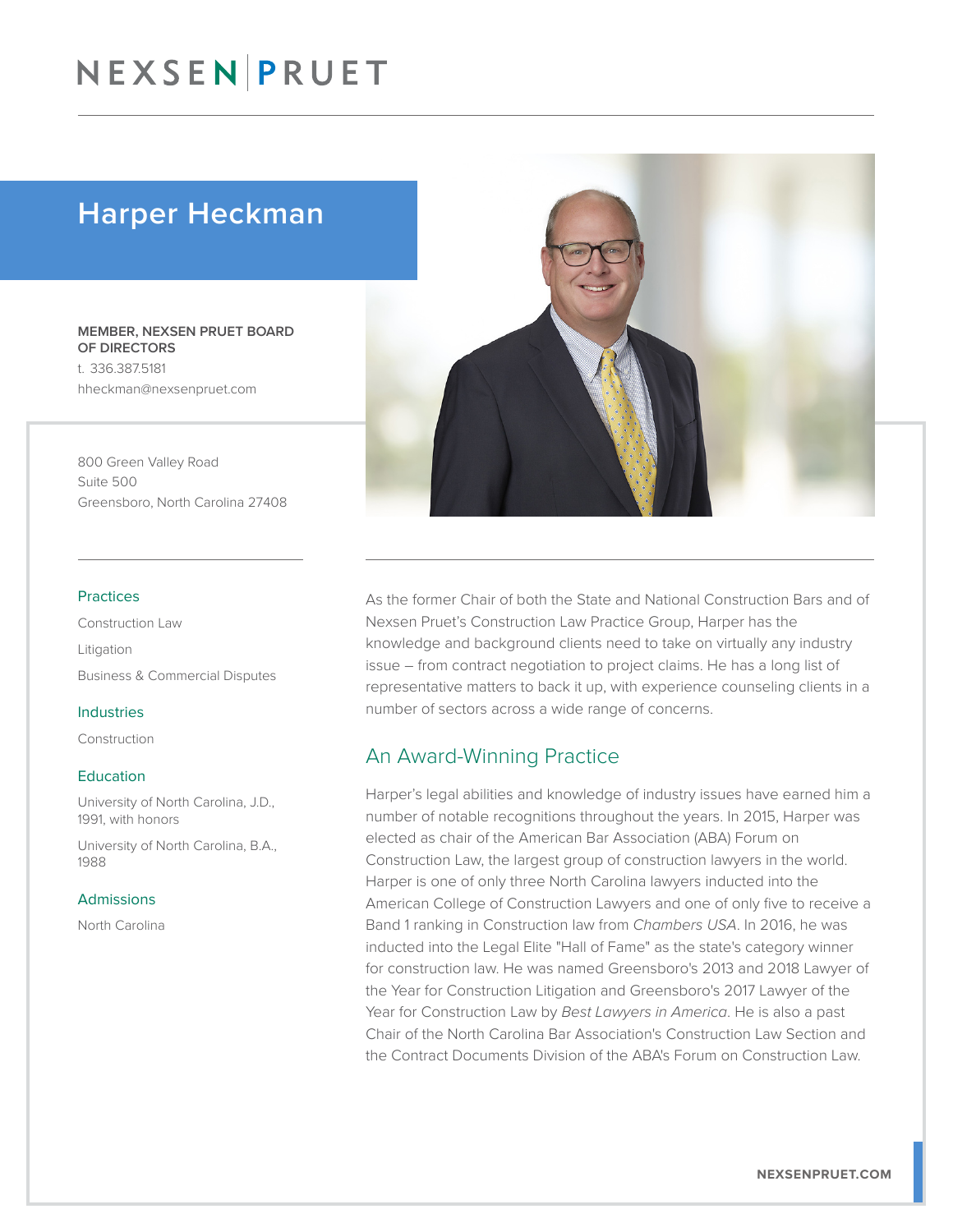# NEXSENPRUET

Harper has been listed in Best Lawyers in America for Construction Law since 2008, *North Carolina Super Lawyers* in Construction Law since 2006, *Business North Carolina's* Legal Elite since 2005, and *The International Who's Who of Construction Lawyers* since 2013.

## Hammering Home Favorable Outcomes

Clients rely on Harper for day-to-day counsel on both routine and complex matters. He is well-versed in a number of legal areas but focuses his practice on construction law.

Harper represents public and private owners, developers, design professionals, contractors, subcontractors, and suppliers. He has tried cases in both state and federal courts and has argued before the Fourth Circuit Court of Appeals, the North Carolina Supreme Court, and the North Carolina Court of Appeals.

Harper has served as a neutral in more than 150 construction disputes. In addition to being a NCDRC Certified Superior Court Mediator, Harper is a member of the American Arbitration Association's Large and Complex Construction Panel of Neutrals. He routinely lectures on a variety of construction-related topics and has authored and co-authored a number of published materials.

Harper is active in both state and national Construction Law Bar Associations and is an adjunct professor of construction law at the University of North Carolina School of Law.

### **Experience**

- $\rightarrow$  Represented University in arbitration and mediation arising from delayed construction of student housing project
- $\rightarrow$  Represented structural steel erector in the defense of three wrongful death claims arising from building collapse
- $\rightarrow$  Represented construction manager in the recovery of extended representation fees through mediation with municipal agency
- $\rightarrow$  Represented owner of a high rise hotel in Santa Monica, CA in litigation and mediation seeking the recovery of damages caused by defective design
- $\rightarrow$  Represented electrical subcontractor in federal court litigation involving delay and disruption claims by and against a general contractor on a federal prison hospital
- $\rightarrow$  Represented mechanical subcontractor in collection of delay and disruption claims associated with the construction of a high-rise hotel at Universal Studios
- $\rightarrow$  Represented electrical subcontractor in multi-party litigation and mediation arising from delays in construction of University Student Activity Center
- $\rightarrow$  Represented owner of multi-phase mixed use and highway construction project in Mecklenburg County, North Carolina.
- $\rightarrow$  Represented hospital in contracting for a \$250 million facilities expansion with the architect and general contractor
- $\rightarrow$  Represented utility company in defense of jobsite accident and wrongful death claims.
- $\rightarrow$  Represented highway contractor in disputes involving its subcontractor and the North Carolina Department of Transportation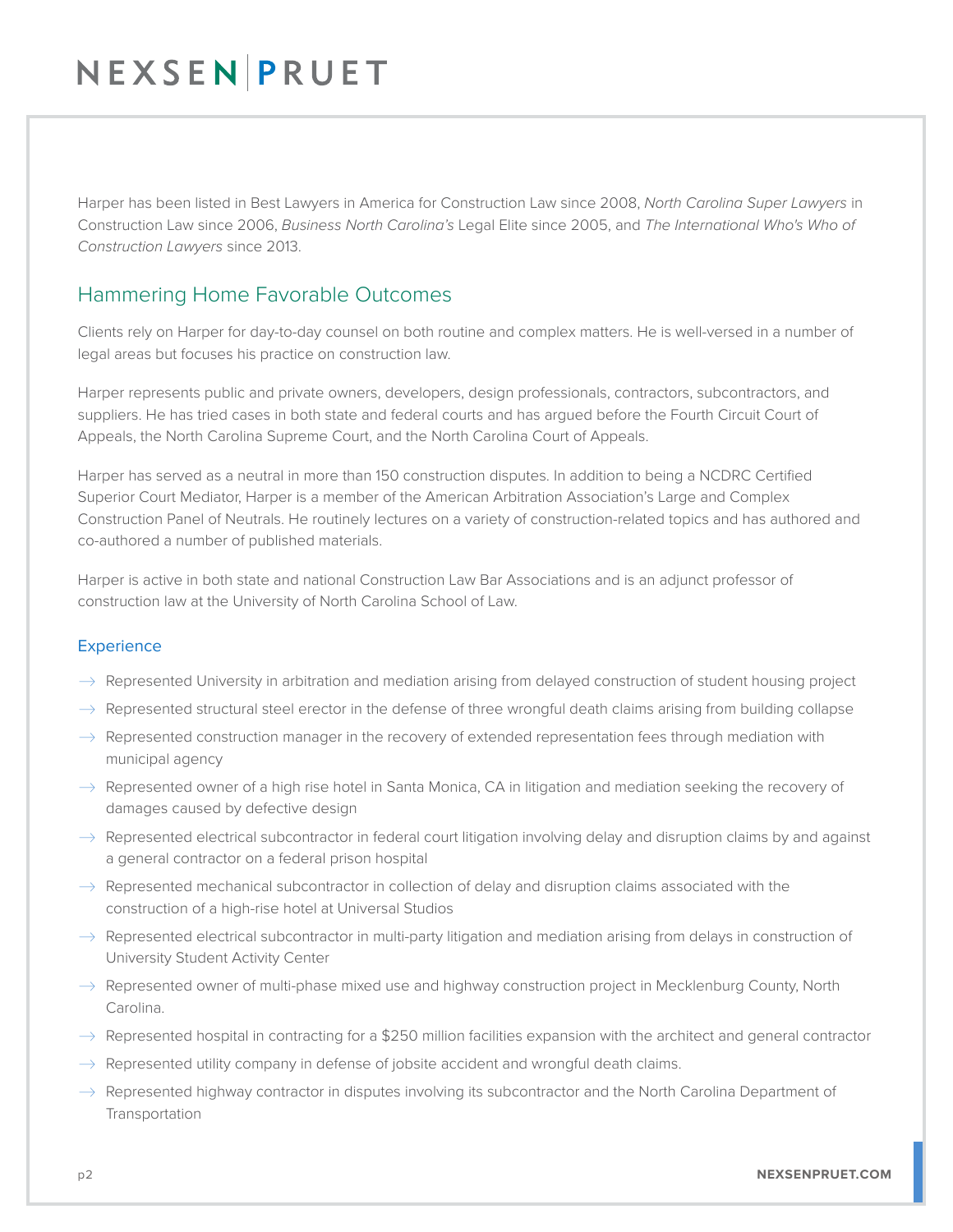# NEXSEN PRUET

 $\rightarrow$  Represented owners, contractors and subcontractors in proceedings before the Occupational Safety and Health Review Board

### Reported Decisions

*Aetna Casualty & Surety Company v. Ind-Com Electric Company*, 139 F.3d 419 (4th Cir. 1998)

*City of New Bern v. Carteret-Craven EMC*, 356 N.C. 123, 567 S.E.2d 131

*Energy Investors Fund, L.P. v. Metric Constructors, Inc.*, 133 N.C. App. 522, 516 S.E.2d 399

### **Recognitions**

- � Recognized by *Chambers USA*, Construction Band 1, North Carolina, 2019, 2020, 2021, 2022
- $\rightarrow$  Elected a Fellow in the American College of Construction Lawyers (2018)
- � Listed in *Best Lawyers in America* for Construction Law, Since 2008 and Litigation Construction, Since 2011
- $\rightarrow$  Listed in *Best Lawyers in America* for "Lawyer of the Year" for Construction Law in the Triad, N.C. in 2013, 2017, and 2022 and in Litigation-Construction in the Triad, NC in 2020
- $\rightarrow$  Business North Carolina's "Legal Elite", Construction Law (2005 Present), Hall of Fame Inductee (2016)
- � North Carolina *Super Lawyers*® Construction Law (2006 Present)
- � *International Who's Who of Construction Lawyers* (2013-Present)
- $\rightarrow$  Martindale-Hubbell AV Peer Rated for Highest Level of Professional Excellence

#### Community & Professional

- $\rightarrow$  Fellow, American College of Construction Lawyers
- $\rightarrow$  University of North Carolina School of Law Adjunct Professor of Construction Law (2004 Present)
- $\rightarrow$  American Arbitration Association Arbitration: Large and Complex Construction Panel
- $\rightarrow$  NCDRC Certified Superior Court Mediator
- $\rightarrow$  North Carolina Bar Association Construction Law Section (Past Section Chair, Lien Law Rewrite Committee,Co-Chair Specialization Committee)
- $\rightarrow$  American Bar Association (ABA) Forum on Construction Law (Chair; Governing Committee; Contract Documents Division Chair; Publications Committee Chair)

Arbitration in the Construction Industry, North Carolina Bar Association, Construction Law Section, Annual Meeting 2016

The Case for the Responsible Use of Reverse Online Auctions in the Construction Sector, ABA Construction Forum, Annual Meeting, 2013